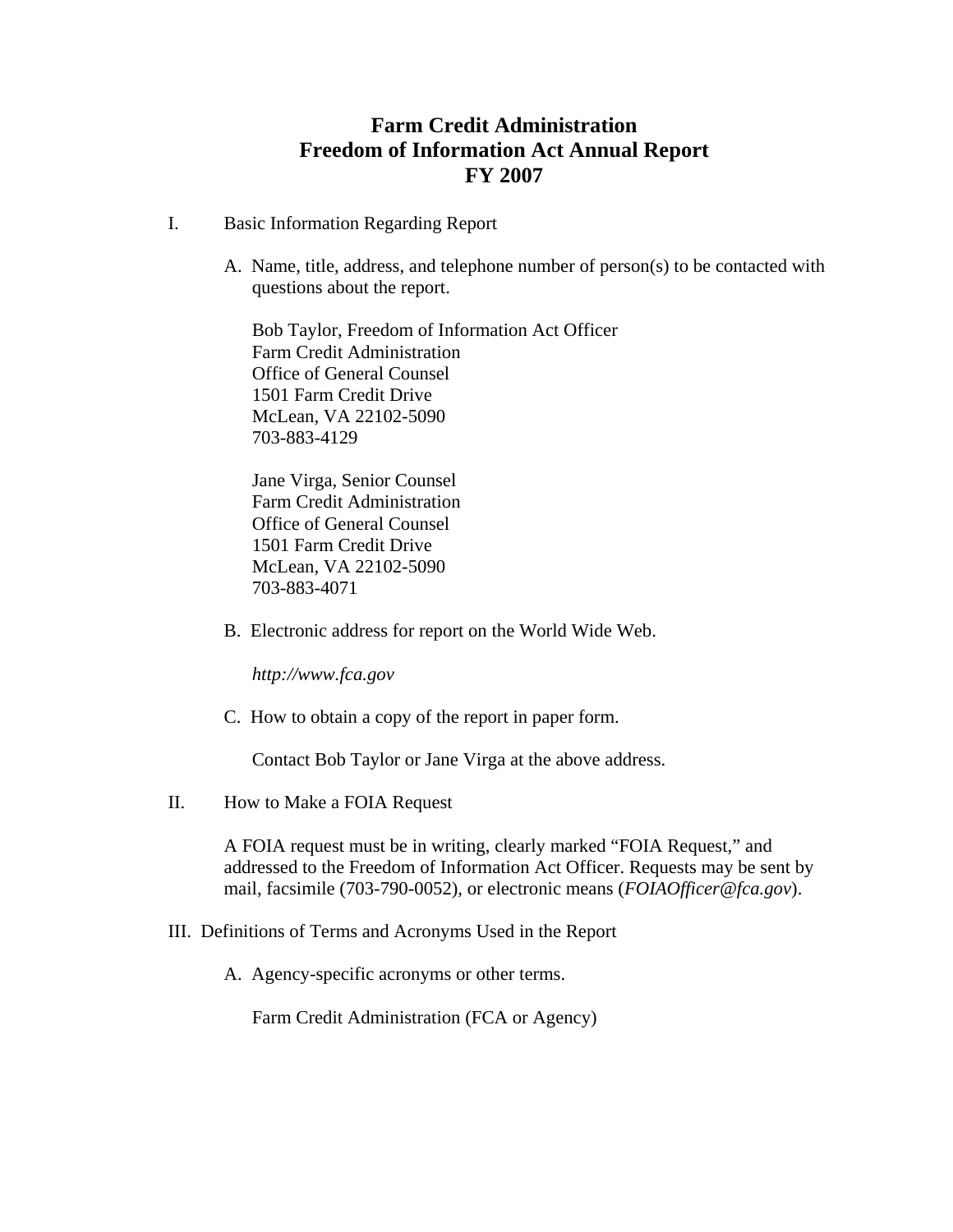- B. Basic terms, expressed in common terminology.
- 1. FOIA/PA request Freedom of Information Act/Privacy Act request. A FOIA request is generally a request for access to records concerning a third party, an organization, or a particular topic of interest. A Privacy Act request is a request for records concerning oneself; such requests are also treated as FOIA requests. (All requests for access to records, regardless of which law is cited by the requester, are included in this report.)
- 2. Initial Request a request to a federal agency for access to records under the Freedom of Information Act.
- 3. Appeal a request to a federal agency asking that it review at a higher administrative level a full denial or partial denial of access to records under the Freedom of Information Act, or any other FOIA determination such as a matter pertaining to fees.
- 4. Processed Request or Appeal a request or appeal for which an agency has taken a final action on the request or the appeal in all respects.
- 5. Multi-track processing a system in which simple requests requiring relatively minimal review are placed in one processing track and more voluminous and complex requests are placed in one or more other tracks. Requests in each track are processed on a first-in/first-out basis. A requester who has an urgent need for records may request expedited processing (see below).
- 6. Expedited processing an agency will process a FOIA request on an expedited basis when a requester has shown an exceptional need or urgency for the records which warrants prioritization of his or her request over other requests that were made earlier.
- 7. Simple request a FOIA request that an agency using multi-track processing places in its fastest (nonexpedited) track based on the volume and/or simplicity of records requested.
- 8. Complex request a FOIA request that an agency using multi-track processing places in a slower track based on the volume and/or complexity of records requested.
- 9. Grant an agency decision to disclose all records in full in response to a FOIA request.
- 10. Partial grant an agency decision to disclose a record in part in response to a FOIA request, deleting information determined to be exempt under one or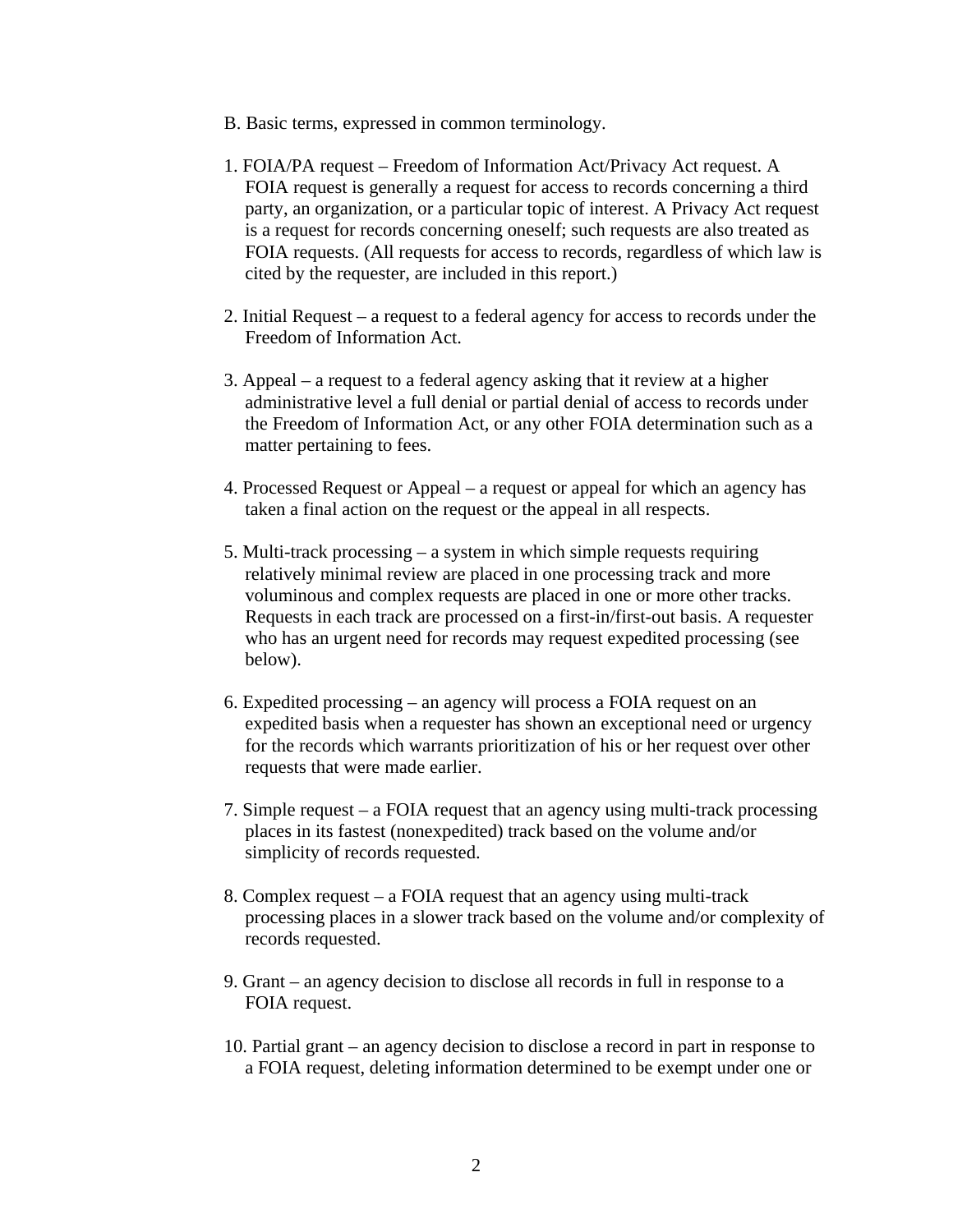more of the FOIA's exemptions; or a decision to disclose some records in their entireties, but to withhold others in whole or in part.

- 11. Denial an agency decision not to release any part of a record or records in response to a FOIA request because all the information in the requested records is determined by the agency to be exempt under one or more of the FOIA's exemptions, or for some procedural reason (such as because no record is located in response to a FOIA request).
- 12. Time limits the time period in the Freedom of Information Act for an agency to respond to a FOIA request (ordinarily 20 working days from proper receipt of a "perfected" FOIA request).
- 13. "Perfected" request a FOIA request for records which adequately describes the records sought, which has been received by the FOIA office of the agency or agency component in possession of the records, and for which there is no remaining question about the payment of applicable fees.
- 14. Exemption 3 statute a separate federal statute prohibiting the disclosure of a certain type of information authorizing its withholding under FOIA subsection  $(b)(3)$ .
- 15. Median number the middle, not average, number. For example, of 3, 7, and 14, the median number is 7.
- 16. Average number the number obtained by dividing the sum of a group of numbers by the quantity of numbers in the group. For example, of 3, 7, and 14, the average is 8.

IV. Exemption 3 Statutes

A. List of Exemption 3 statutes relied on agency during current fiscal year.

None

1. Brief description of type(s) of information withheld under each statute.

N/A

2. Statement of whether a court has upheld the use of each statute. If so, then cite example.

N/A

V. Initial FOIA/PA Access Requests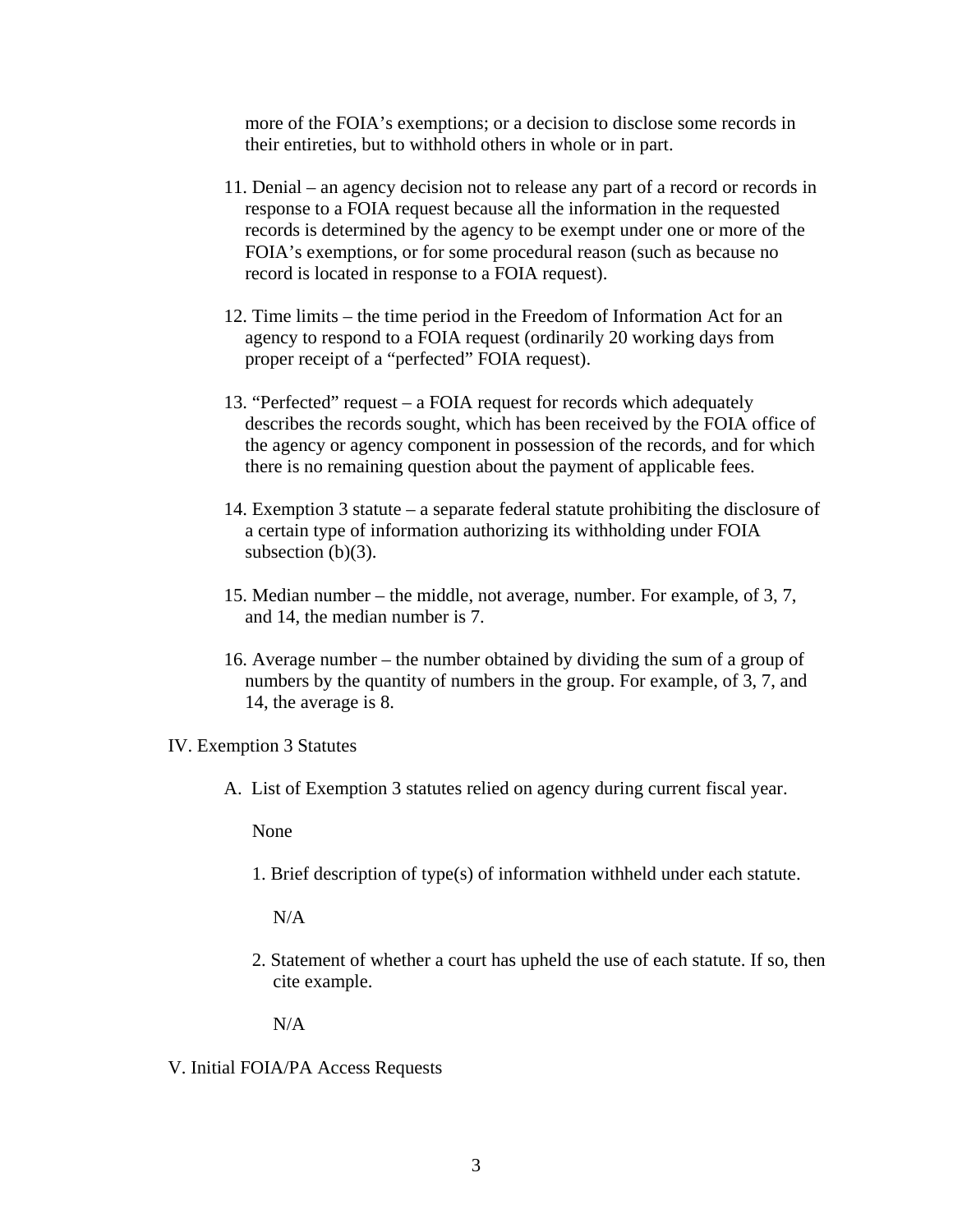|  |  |  |  | A. Number of initial requests. |
|--|--|--|--|--------------------------------|
|--|--|--|--|--------------------------------|

| 1. Number of requests pending as of end of preceding fiscal year 2                  |
|-------------------------------------------------------------------------------------|
| 2. Number of requests received during current fiscal year 38                        |
| 3. Number of requests processed during current fiscal year 188                      |
| 4. Number of requests pending as of end of current fiscal year $\frac{2}{\sqrt{2}}$ |
| B. Disposition of initial requests.                                                 |
| 1. Number of total grants 17                                                        |
| 2. Number of partial grants $\underline{\hspace{1cm}} 9$                            |
| 3. Number of denials $2 \qquad 2 \qquad$                                            |
| a. number of times each FOIA exemption used                                         |
| (1) Exemption 1 $\underline{\qquad 0}$                                              |
| (2) Exemption 2 $\underline{\hspace{1cm} 0}$                                        |
| (3) Exemption 3 $\underline{\hspace{1cm}} 0$                                        |
| (4) Exemption 4 $\qquad \qquad \underline{\qquad 1}$                                |
| $(5)$ Exemption 5 $\underline{6}$                                                   |
| (6) Exemption 6 $\underline{\qquad 4}$                                              |
| (7) Exemption $7(A)$ <u>0</u>                                                       |
| (8) Exemption $7(B)$ <u>0</u>                                                       |
| (9) Exemption $7(C)$ <u>0</u>                                                       |
| (10) Exemption $7(D)$ <u>0</u>                                                      |
| (11) Exemption $7(E)$ <u>0</u>                                                      |
| (12) Exemption $7(F)$ <u>0</u>                                                      |
| $(13)$ Exemption 8 $\underline{6}$                                                  |
|                                                                                     |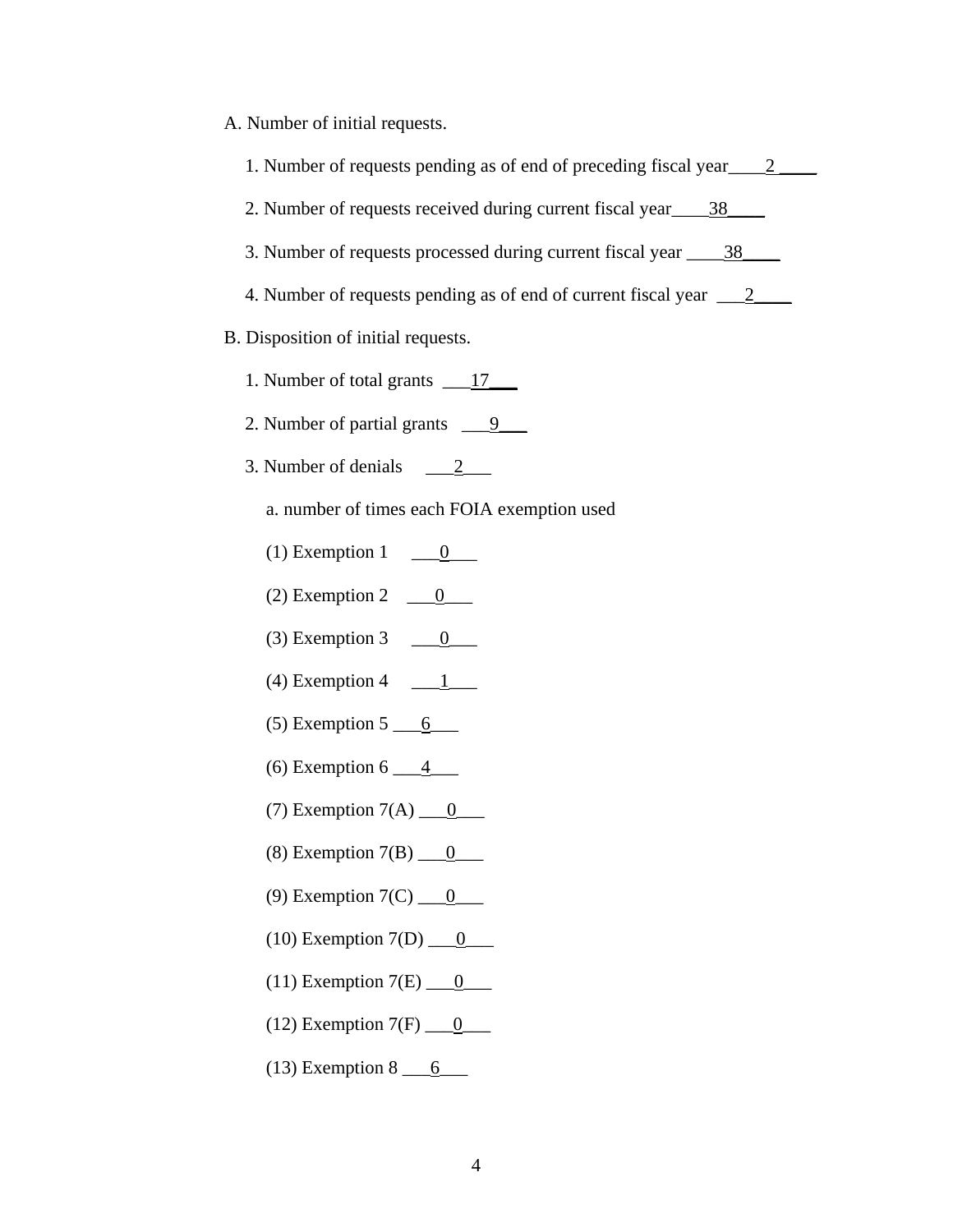(14) Exemption 9  $\underline{\hspace{1cm}0}$ 

- 4. Other reasons for nondisclosure (total) 10
	- a. no records  $\frac{7}{2}$
	- b. referrals  $\underline{\hspace{1cm}} 0$
	- c. request withdrawn  $1$
	- d. fee-related reason  $1$
	- e. records not reasonably described <u>\_\_0</u>\_\_\_
	- f. not a proper FOIA request for some other reason  $1$
	- g. not an agency record  $\underline{\hspace{1cm} 0}$
	- h. duplicate request <u>\_\_0</u>\_\_\_
	- i. other (specify)  $\underline{\hspace{1cm}} 0$
- VI. Appeals of Initial Denials of FOIA/PA Requests
	- A. Number of appeals.
		- 1. Number of appeals received during fiscal year  $\frac{3}{2}$
		- 2. Number of appeals processed during fiscal year  $\frac{3}{2}$
	- B. Disposition of appeals.
		- 1. Number completely upheld  $1$
		- 2. Number partially reversed \_\_1\_\_\_
		- 3. Number completely reversed <u>\_\_0</u>\_\_\_
			- a. number of times each FOIA exemption used
			- (1) Exemption  $1 \underline{\hspace{1cm}} 0$
			- (2) Exemption  $2 \underline{\hspace{1cm}} 0$
			- (3) Exemption  $3 \underline{\hspace{1cm}} 0$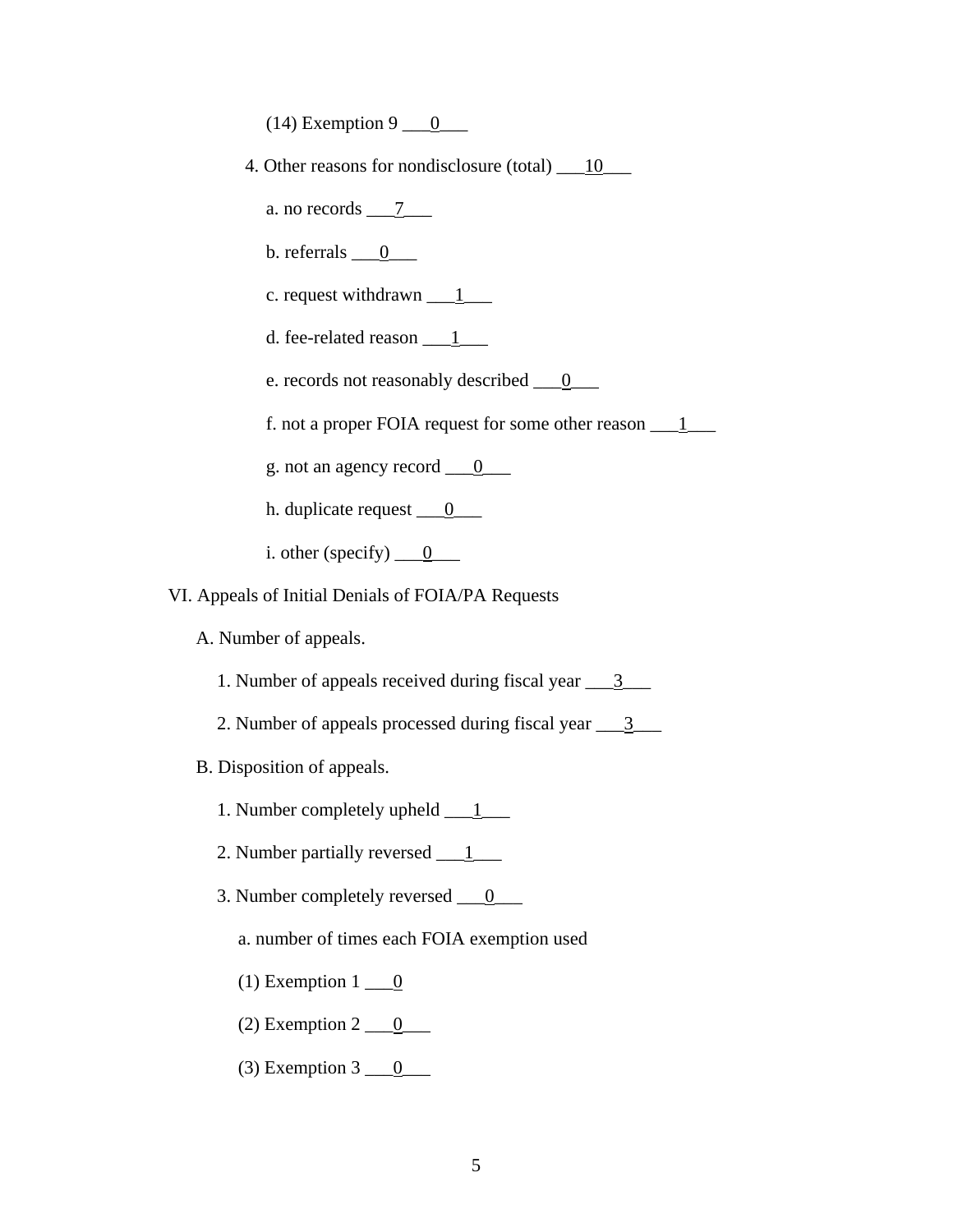- (4) Exemption  $4 \underline{0}$
- $(5)$  Exemption 5  $\underline{\hspace{1cm}1}$
- (6) Exemption  $6 \underline{0}$
- (7) Exemption  $7(A)$  <u>0</u>
- (8) Exemption  $7(B)$  <u>0</u>
- (9) Exemption  $7(C)$  <u>0</u>
- (10) Exemption  $7(D)$  <u>0</u>
- (11) Exemption  $7(E)$  <u>0</u>
- (12) Exemption  $7(F)$  <u>0</u>
- (13) Exemption  $8 \underline{\hspace{1cm}} 1$
- (14) Exemption 9  $\underline{\hspace{1cm}0}$
- 4. Other reasons for nondisclosure (total)  $\frac{1}{\sqrt{1-\frac{1}{n}}}$ 
	- a. no records  $\underline{\hspace{1cm}} 0$
	- b. referrals  $\underline{\hspace{1cm}} 0$
	- c. request withdrawn  $\underline{\hspace{1cm}} 0$
	- d. fee-related reason  $1$
	- e. records not reasonably described <u>\_\_\_0</u>\_\_\_
	- f. not a proper FOIA request for some other reason \_\_\_0\_\_\_
	- g. not an agency record  $\underline{\hspace{1cm}} 0$
	- h. duplicate request  $\underline{\hspace{1cm}} 0$
	- i. other (specify)  $\underline{\hspace{1cm} 0}$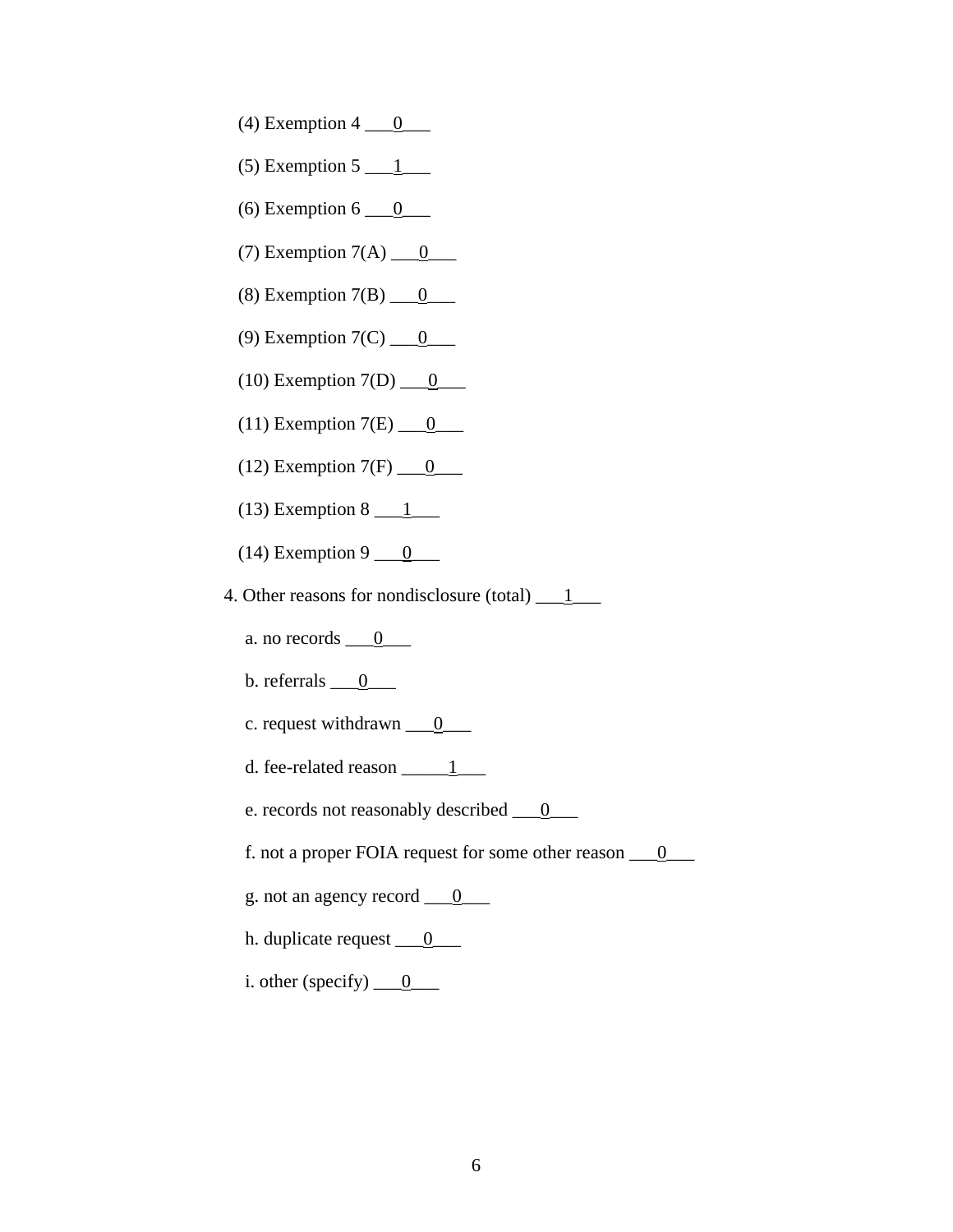# VII. Compliance with Time Limits/Status of Pending Requests

- A. Median processing time for requests processed during the year.
	- 1. Simple requests (if multiple tracks used).
		- a. number of requests processed \_\_\_N/A\_\_\_
		- b. median number of days to process  $N/A$
	- 2. Complex requests (specify for any and all tracks used).
		- a. number of requests processed 38
		- b. median number of days to process  $\frac{9}{2}$
		- 3. Requests accorded expedited processing.
		- a. number of requests processed  $\_\_0$
		- b. median number of days to process  $N/A$
- B. Status of pending requests.
	- 1. Number of requests pending as of end of current fiscal year 2\_\_\_\_\_
	- 2. Median number of days that such requests were pending as of that date  $\underline{\hspace{1em}9}$

VIII. Comparisons with Previous Year(s) (Optional)

- A. Comparison of numbers of requests received \_\_\_\_\_
- B. Comparison of requests processed \_\_\_\_\_
- C. Comparison of median numbers of days requests were pending as of end of fy\_\_\_\_\_\_

D. Other statistics significant to agency: The FCA received no requests for expedited processing; therefore we processed no expedited requests.

E. Other narrative statements describing agency efforts to improve timeliness of FOIA performance and to make records available to the public (e.g., backlogreduction efforts; specification of average number of hours per processed request; training activities; public availability of new categories of records).

The FCA has processed all FOIA requests within the statutory deadline.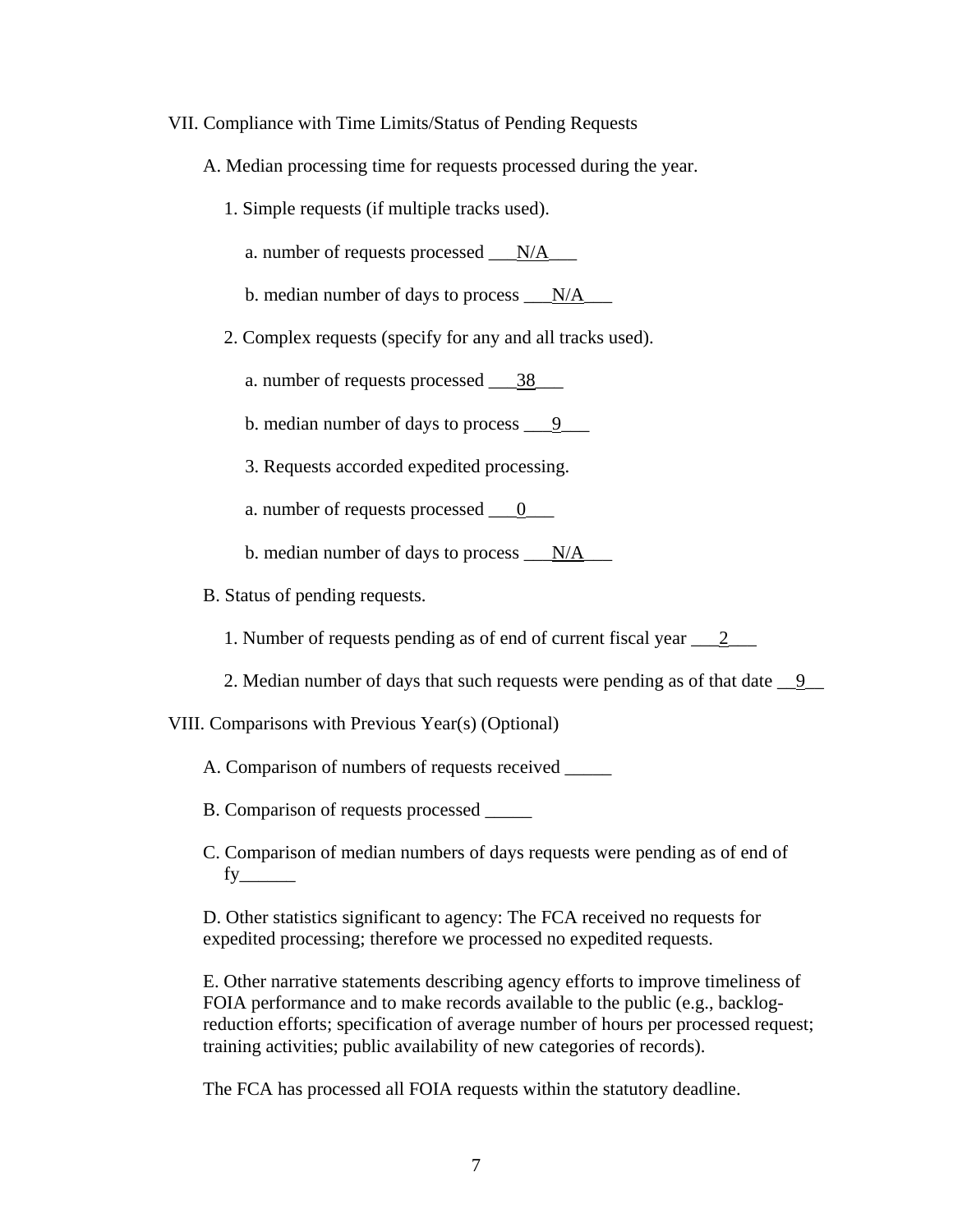# IX. Costs/FOIA Staffing

- A. Staffing levels.
	- 1. Number of full-time FOIA personnel <u>\_\_0</u>\_\_\_
	- 2. Number of personnel with part-time or occasional FOIA duties (in total work-years)  $\_\_2$ . 23
	- 3. Total number of personnel (in work-years) \_\_\_.23\_\_\_
- B. Total costs (including staff and all resources).
	- 1. FOIA processing (including appeals)  $\_\$35,251$
	- 2. Litigation-related activities (estimated) \_\_\_\_0\_\_\_\_\_
	- 3. Total costs \_\_\$35,251\_
	- 4. Comparison with previous year(s) (including percentage of change) (optional) \_\_\_\_\_\_\_\_
- C. Statement of additional resources needed for FOIA compliance (optional) none needed
- X. Fees
	- A. Total amount of fees collected by agency for processing requests \$2055.38
	- B. Percentage of total costs  $\underline{\hspace{1cm}6\%}$
- XI. [FOIA Regulations](http://www.fca.gov/download/fca_regulations_parts_600_to_655.pdf) (Including Fee Schedule)

See attached.

# XII. Report on FOIA Executive Order Implementation

A. Description of supplementation/modification of agency improvement plan

Not applicable.

B. Report on agency implementation of its plan, including its performance in meeting milestones, with respect to each improvement area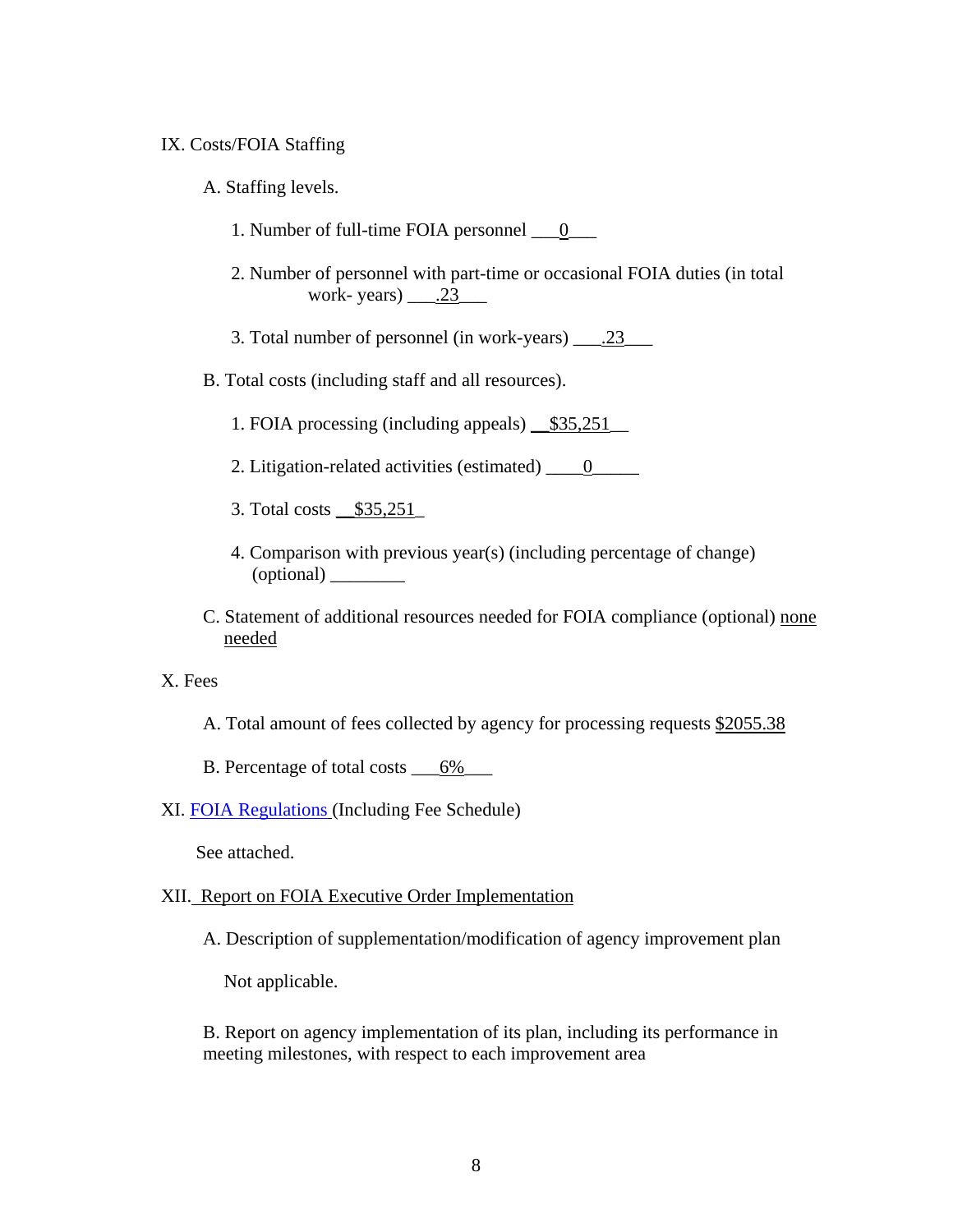In the FCA's FOIA Report for 2006, we reported full compliance with meeting our milestones and goals. Again, for 2007 we report full compliance with meeting our goals and milestones. As a result of the Agency's top-to-bottom review of the FOIA program, as mandated by Executive order, we have strengthened our FOIA processing through enhanced oversight and outreach. We will continue to strive to ensure that the FCA continues to comply with all aspects of the FOIA, including the new amendments in the Openness Promotes Effectiveness in our National Government Act of 2007. The FCA was not required to submit an Updated Status Report for August 1, 2007, as we were in full compliance with the Executive order and have processed all FOIA requests in accordance with the statute.

We discuss below each of the goals identified in our improvement plan and our accomplishments.

### Procedures Manual

We have created a Procedures Manual, which contains the steps for responding to FOIA requests.

### Customer Service

We continue to monitor FOIA staff performance to ensure that FOIA requesters are always treated politely and courteously. The Chief FOIA Officer has day-today contact with the FOIA staff and is able to ascertain that all FOIA requesters are answered promptly and with courtesy and politeness.

#### Intra-Agency Cooperation

The FOIA staff continues to receive excellent intra-Agency cooperation.

### FOIA Training

FOIA staff has attended outside training and the FOIA Officer continues to receive on-the-job training from more experienced staff. Legal Counsel to the FOIA Officer continues to provide training to all Agency staff, including FCA examiners, on an ongoing basis. Additionally, we continue to ensure that new Agency staff receives FOIA training as part of employee orientation. It is our understanding that Agency staff has found the training to be both relevant and useful. FOIA training will be ongoing in the next fiscal year.

### Customer Feedback

To date, we have not received any complaints from FOIA requesters.

## Semi-Annual Review of the FOIA Homepage

Our FOIA homepage has undergone a top-to-bottom revision to make it more customer-friendly and useful. The information is relevant, timely, functional (the links worked), and legally compliant (all required affirmative disclosures were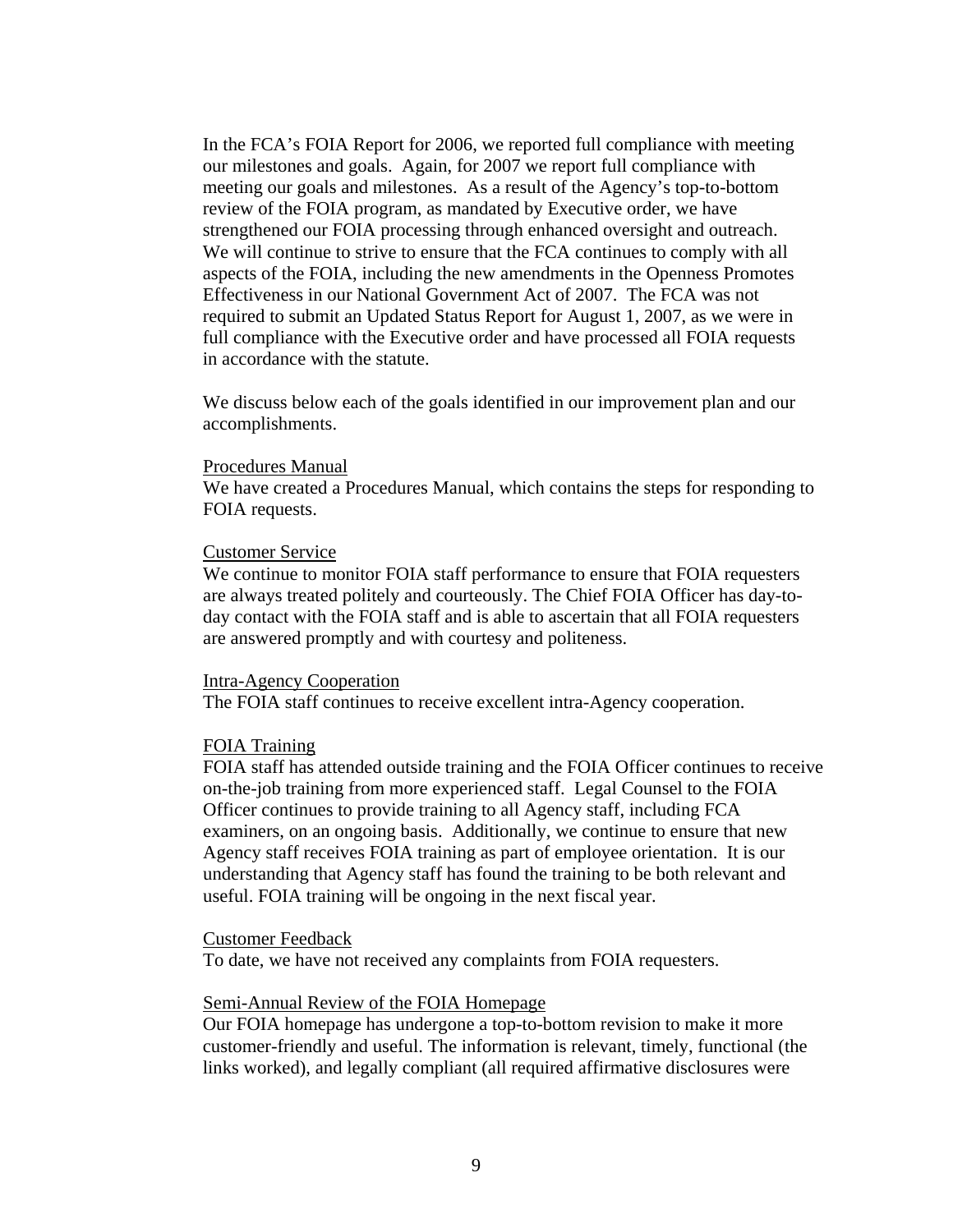posted). We will continue to review the FOIA homepage on a semi-annual schedule.

C. Identification and discussion of any deficiency in meeting plan milestones (if applicable)

Not applicable.

D. Additional narrative statement regarding other executive order-related activities (optional)

E. Concise descriptions of FOIA exemptions

The nine exemptions to the FOIA authorize Federal agencies to withhold information covering: (1) classified national defense and foreign relations information; (2) internal agency rules and practices; (3) information that is prohibited from disclosure by another federal law; (4) trade secrets and other confidential business information; (5) inter-agency or intra-agency communications that are protected by legal privileges; (6) information involving matters of personal privacy; (7) records or information compiled for law enforcement purposes, to the extent that the production of those records (A) could reasonably be expected to interfere with enforcement proceedings, (B) would deprive a person of a right to a fair trial or an impartial adjudication, (C) could reasonably be expected to constitute an unwarranted invasion of personal privacy, (D) could reasonably be expected to disclose the identity of a confidential source, (E) would disclose techniques and procedures for law enforcement investigations or prosecutions, or would disclose guidelines for law enforcement investigations or prosecutions, or (F) could reasonably be expected to endanger the life or physical safety of any individual; (8) information relating to the supervision of financial institutions; and (9) geological information on wells.

- F. Additional Statistics
	- 1. Ten Oldest Pending FOIA Requests

| Calendar 2000<br>Year | 2001 | 2002 | 2003 | 2004 | 2005 | 2006 | 2007 |
|-----------------------|------|------|------|------|------|------|------|
| Requests              |      |      |      |      |      |      |      |